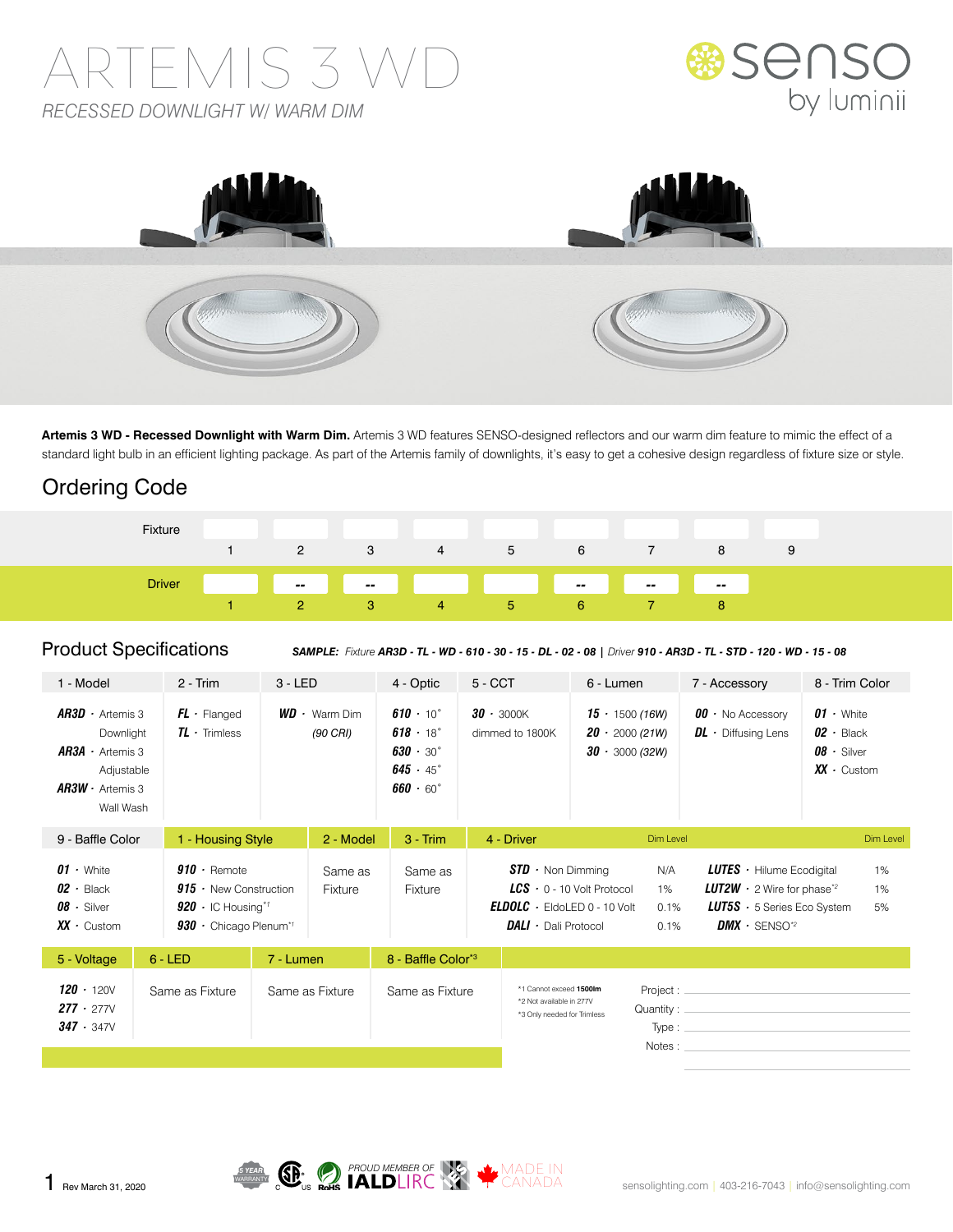# ARTEMIS 3 WD *RECESSED DOWNLIGHT W/ WARM DIM*



## Light Engine

**Reflector** 

*Faceted Reflector*

**Output:** up to 3000lm **High Efficacy:** up to 98 lumen/Watt **Color rendering (CRI):** 90 CRI

#### Driver

**Color Temperature (CCT):** 3000K dimmed to 1800K **Color Consistency:** Range within a 3-MacAdam Ellipse **Dimming:** 1% dimming standard with 0.1% option

| <b>DIMINIQ:</b>    | T% Giffifiling standard with 0.1% option      |  |  |  |  |
|--------------------|-----------------------------------------------|--|--|--|--|
|                    | Dimmer switch must be capable of dimming      |  |  |  |  |
|                    | less than 5% (Lutron DIVA is reccomended)     |  |  |  |  |
| Ripple:            | Industry leading Low ripple                   |  |  |  |  |
| <b>Efficiency:</b> | Power Factor $>0.9$                           |  |  |  |  |
|                    | Efficiency over 85%                           |  |  |  |  |
|                    | Class 2 output for safety                     |  |  |  |  |
| Installation:      | Small Footprint allows retrofit installations |  |  |  |  |
|                    |                                               |  |  |  |  |

## Installation

- For new and retrofit installations
- Simple connection between fixture and driver via quick connect

# Construction / Finish

- Satin powder coated finish
- Custom finishes are available
- Cast Aluminum Trim • Made in Canada

*Ø5.00" [127mm]*



#### Artemis 3 Fixed Downlight



*5 YEAR* WARRANTY